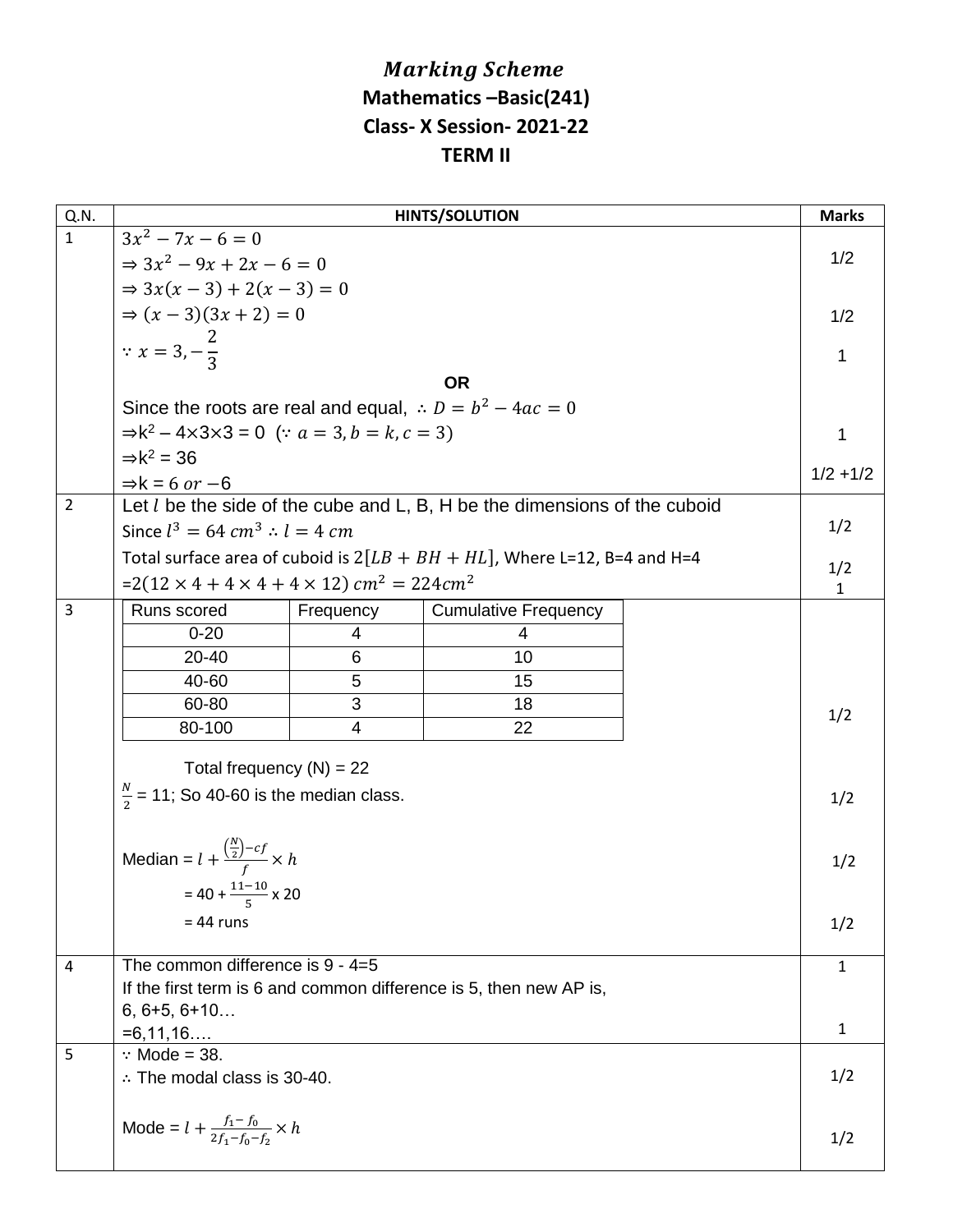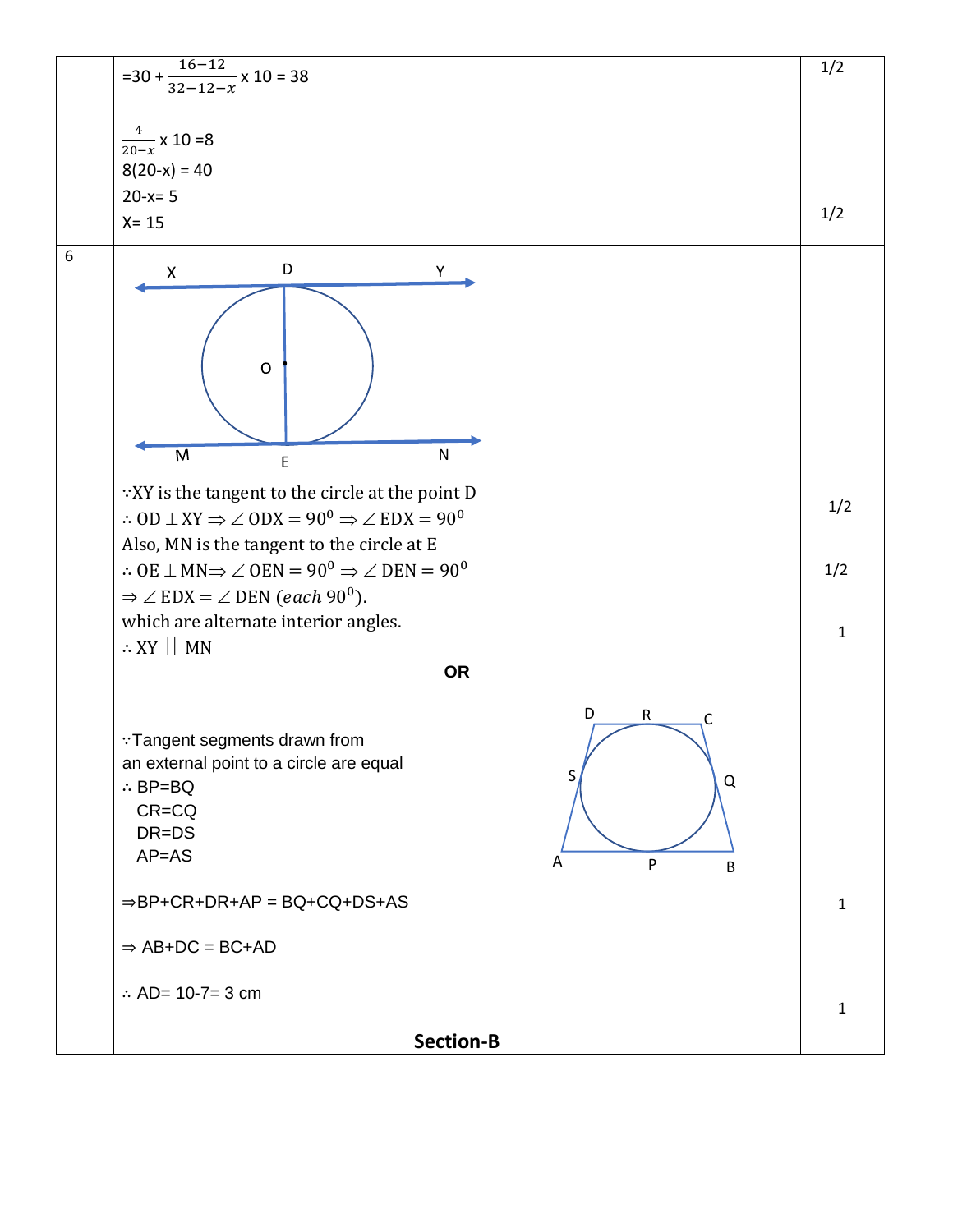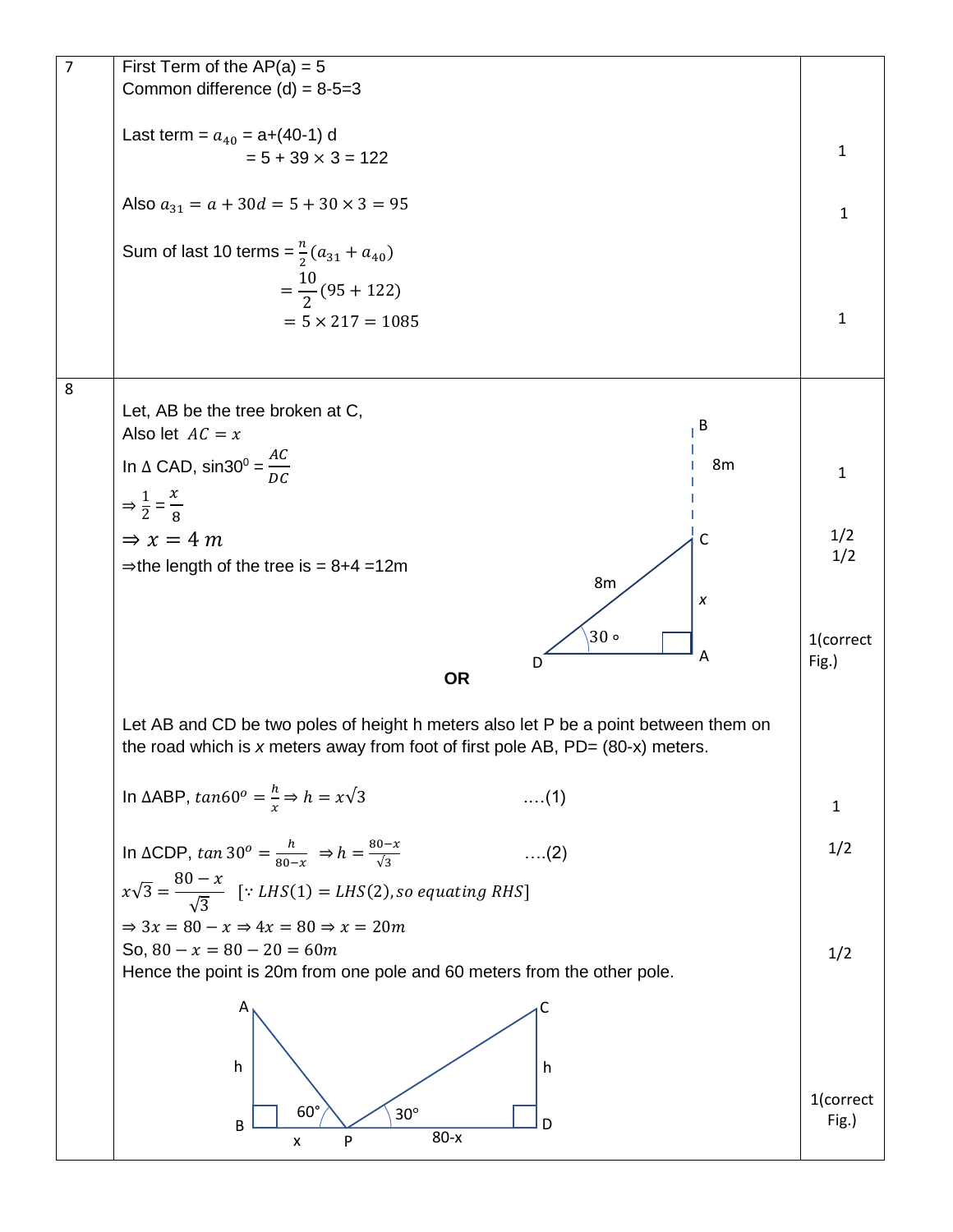| 9  | PA = PB (Tangent segments drawn to a circle from an external point are equal)                                                     |   |  |  |  |
|----|-----------------------------------------------------------------------------------------------------------------------------------|---|--|--|--|
|    |                                                                                                                                   |   |  |  |  |
|    | $\therefore$ In $\triangle APB$ , $\angle$ PAB = $\angle$ PBA                                                                     |   |  |  |  |
|    | Also, $\angle$ APB = 60 <sup>0</sup>                                                                                              |   |  |  |  |
|    | In $\triangle APB$ , sum of three angles is 180 <sup>0</sup> .                                                                    |   |  |  |  |
|    | Therefore, $\angle$ PAB + $\angle$ PBA = 180 <sup>0</sup> - $\angle$ APB= 180 <sup>0</sup> – 60 <sup>0</sup> = 120 <sup>0</sup> . |   |  |  |  |
|    | $\therefore \angle$ PAB = $\angle$ PBA = 60 <sup>0</sup> ( $\because \angle$ PAB = $\angle$ PBA)                                  |   |  |  |  |
|    | $\therefore$ $\triangle APB$ is an equilateral triangle.                                                                          |   |  |  |  |
|    | So, $AB = 6cm$                                                                                                                    |   |  |  |  |
|    |                                                                                                                                   |   |  |  |  |
| 10 | Let the three consecutive multiples of 5 be 5x, $5x+5$ , $5x+10$ .                                                                |   |  |  |  |
|    | Their squares are $(5x)^2$ , $(5x + 5)^2$ and $(5x + 10)^2$ .                                                                     |   |  |  |  |
|    | $(5x)^{2} + (5x + 5)^{2} + (5x + 10)^{2} = 725$                                                                                   |   |  |  |  |
|    | $\Rightarrow 25x^2 + 25x^2 + 50x + 25 + 25x^2 + 100x + 100 = 725$                                                                 |   |  |  |  |
|    | $\Rightarrow$ 75x <sup>2</sup> + 150x - 600 = 0                                                                                   |   |  |  |  |
|    | $\Rightarrow x^2 + 2x - 8 = 0$                                                                                                    |   |  |  |  |
|    | $\Rightarrow (x+4)(x-2) = 0$                                                                                                      |   |  |  |  |
|    | $\Rightarrow$ x = -4.2                                                                                                            |   |  |  |  |
|    | $\Rightarrow$ x = 2 (ignoring -ve value)                                                                                          |   |  |  |  |
|    | So the numbers are 10, 15 and 20                                                                                                  | 1 |  |  |  |
|    | <b>Section-C</b>                                                                                                                  |   |  |  |  |

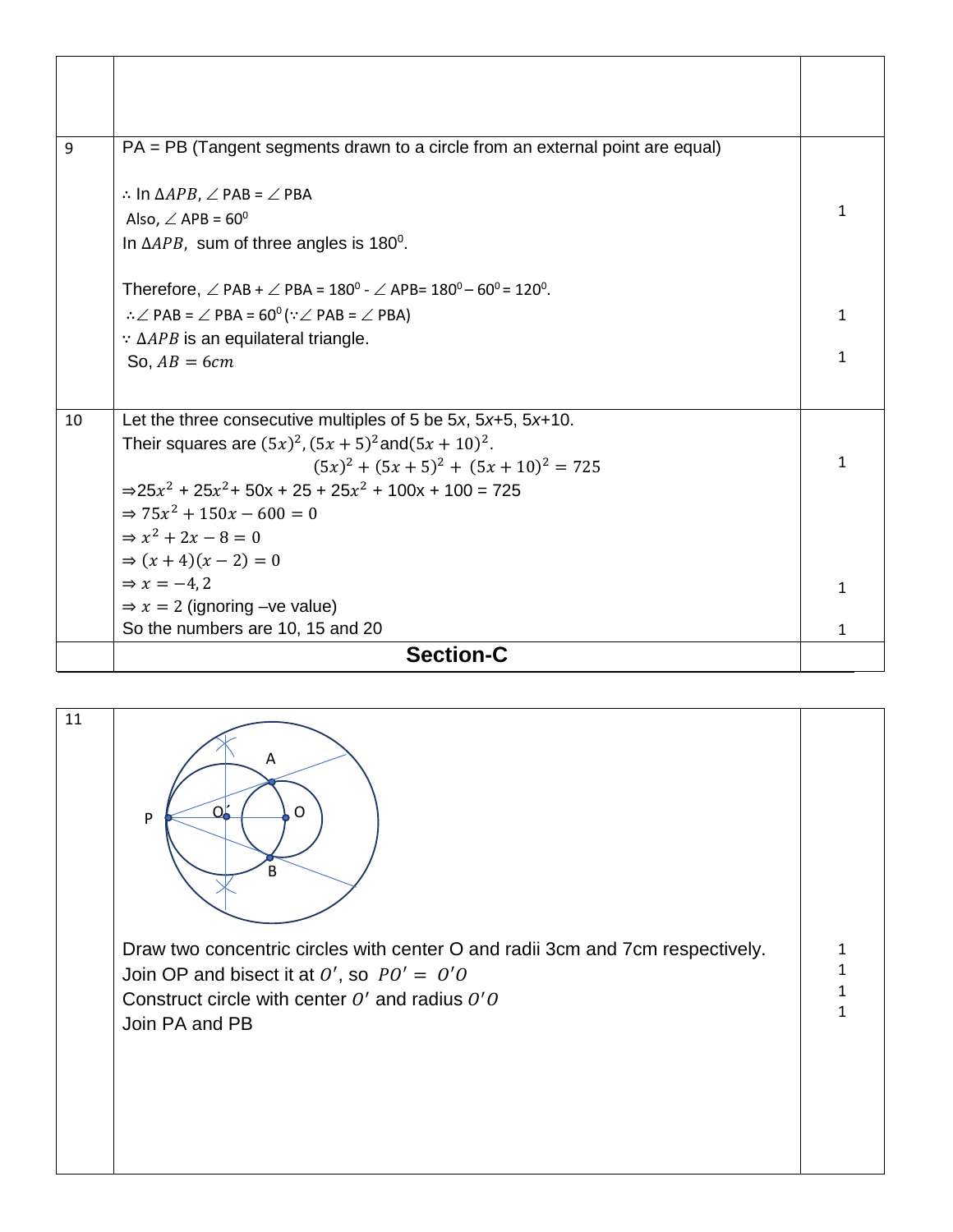|    | <b>OR</b><br>$60^\circ$<br>$120^\circ$ O<br>P<br>R                                                                             |                               |    |                        |  |                |  |  |
|----|--------------------------------------------------------------------------------------------------------------------------------|-------------------------------|----|------------------------|--|----------------|--|--|
|    | Draw a circle of radius 6cm                                                                                                    |                               |    |                        |  |                |  |  |
|    | Draw OA and Construct $\angle AOB = 120^{\circ}$<br>Draw $\angle OAP = \angle OBP = 90^{\circ}$                                |                               |    |                        |  |                |  |  |
|    |                                                                                                                                |                               |    |                        |  |                |  |  |
|    | PA and PB are required tangents                                                                                                |                               |    |                        |  |                |  |  |
|    | Join OP and apply $tan\angle APO = tan 30^\circ = \frac{6}{PA}$                                                                |                               |    |                        |  |                |  |  |
|    | $\Rightarrow$ Length of tangent = 6 $\sqrt{3}$ cm                                                                              |                               |    |                        |  |                |  |  |
|    |                                                                                                                                |                               |    |                        |  |                |  |  |
| 12 | Converting the cumulative frequency table into exclusive classes, we get:<br>Age<br>$f_i x_i$<br>No of passengers(fi)<br>$X_i$ |                               |    |                        |  |                |  |  |
|    | $0 - 10$                                                                                                                       | 14                            | 5  | 70                     |  |                |  |  |
|    | $10 - 20$                                                                                                                      | 30                            | 15 | 450                    |  |                |  |  |
|    | 20-30                                                                                                                          | 38                            | 25 | 950                    |  |                |  |  |
|    | 30-40                                                                                                                          | 52                            | 35 | 1820                   |  | $\overline{2}$ |  |  |
|    | 40-50                                                                                                                          | 50                            | 45 | 2250                   |  |                |  |  |
|    | 50-60                                                                                                                          | 61                            | 55 | 3355                   |  |                |  |  |
|    | 60-70                                                                                                                          | 42                            | 65 | 2730                   |  |                |  |  |
|    | 70-80                                                                                                                          | 13                            | 75 | 975                    |  |                |  |  |
|    |                                                                                                                                | $\overline{\Sigma} f_i = 300$ |    | $\sum f_i x_i = 12600$ |  |                |  |  |
|    | Mean age = $\bar{x} = \frac{\sum f_i x_i}{\sum f_i} = \frac{12600}{300}$                                                       |                               |    |                        |  |                |  |  |
|    | $\bar{x} = 42$                                                                                                                 |                               |    |                        |  | $\mathbf{1}$   |  |  |